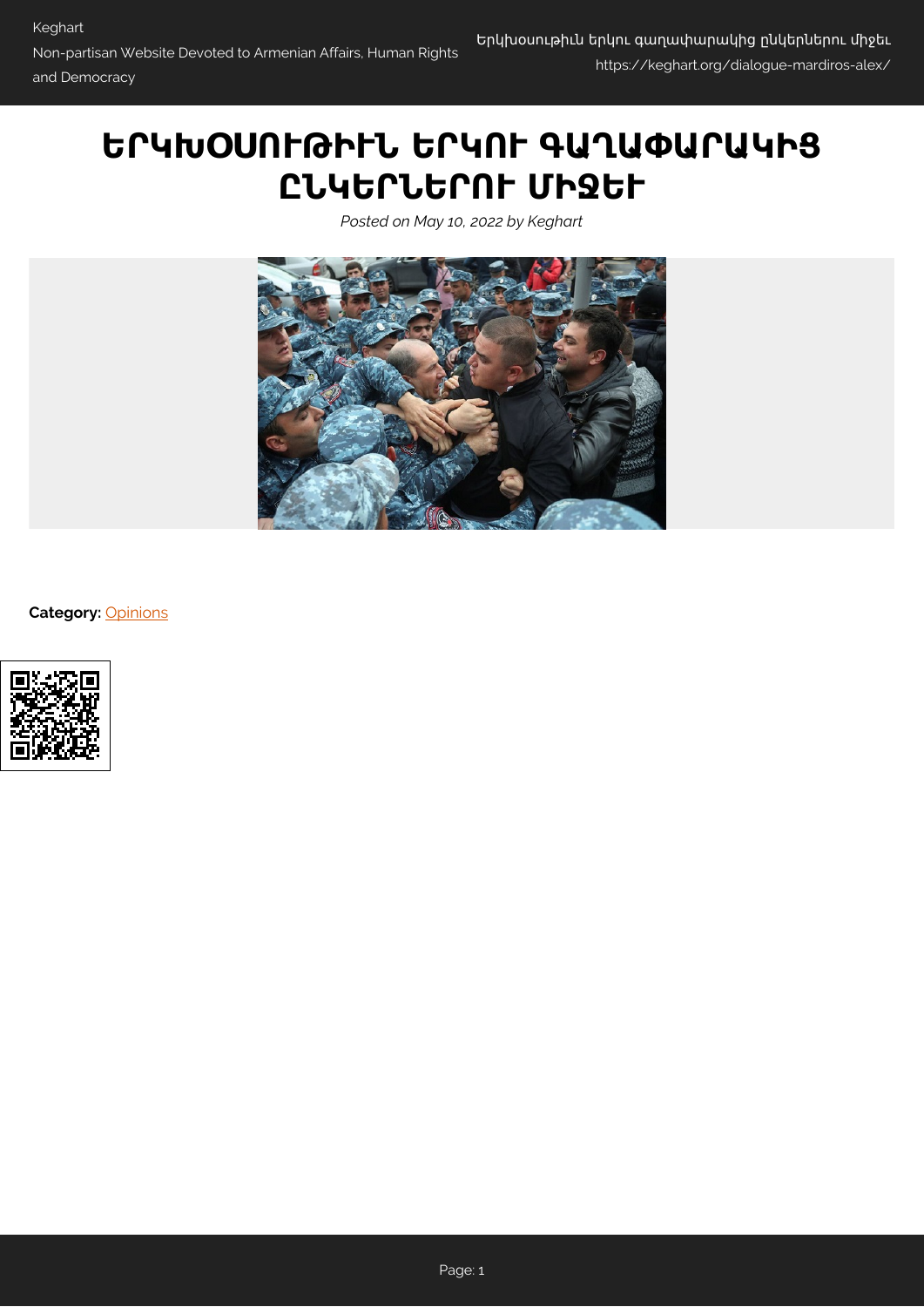*Պէյրութի մեր վաղեմի գաղափարակից ընկերներէն Մարտիրոսի եւ Ալեքսի միջեւ յաճախ ասպիսի փոխանակումներ կը կատարուին, որոնք երբեմն կը ղրկուին նաեւ մեզի եւ փոխադարձաբար։ Խմբագրութիւնս իրենց արտօնութեամբ յարմար գտաւ վերջինը յանձնել իր ընթերցողներուն ուշադրութեան՝ յետ կարգ մը լեզուական միջամտութիւններու։* **ԽՄԲ. 10 Մայիս 2022**

Ալե՛քս, յստակեցում մը իմ կողմէս իմ մասիս՝ ընթացիկ հարցերու շուրջ։

Եթէ ոչ 100%, ապա գրեթէ անոր մօտ համաձայն գտնուած եմ քու քաղաքական, հասարակական, ընկերային եւ ազգային խնդիրներու շուրջ եւ տարբեր ցամաքամասերու մէջ ապրելու դատապարտուածներս զիրար լրացուցած ենք։ Այս մասին յուսամ ոչ մէկ կասկած ունիս։ Կրնայ ըլլալ մօտեցումներու մէջ **միայն նուրբ** տարբերութիւններ ունենանք։ Այդքա՛ն։

Ուրեմն՝

Ա) Կը մնամ այն հաստատ կարծիքին որ Ն.Փ.ն շատ հեռու է ճիշդ մարդը ըլլալէ, որպէս ՀՀ-ի ղեկավար, այդ ուրիշ խնդիր է որ ինչ ինչ լոզունգներով հրապարակ իջաւ, եւ դեռ հարց է ինծի համար, թէ որքանո՞վ իրատեսական էին իր կոչերը՝ տեղի եւ ժամանակի առումով։

Բ) Ինծի քաջ յայտնի են այնպիսի մարդոց կարծիքները, որոնք ԱՌԱՋԻՆ մէկ օրէն պատրաստ գտնուեցան եւ փորձեցին օգտակար ըլլալ իրեն, բայց ինք արհամարհեց եւ իրմէ հեռացուց զանոնք։ Ասիկա թոյլ կու տայ ինծի ըսել՝ թէ ինք ապիկար մըն է եւ անհեռատես մը, կամ «անյայտ» մը։ Ըստ իմ եւ գաղափարակիցներուս կարծիքին, ան քաղաքական հոտառութիւն չունենալով, յեղափոխութեան ալիքներու վրայ բարձրանալով հասաւ հոն, ուր կը գտնուի ինք եւ իր հետ նաեւ մենք՝ ակամայ։

Գ) Պատեհապաշտ մը դարձաւ Ն.Փ.-ն եւ օգտագործեց «էժան» պատրուակներ իր դիրքը ամրապնդելու համար։ Մնաց «գաւառական» եւ «մերոնքական» մտածելակերպի նեղ շրջանակներու մէջ եւ այդ մօտեցումով ալ սկսաւ նշանակել նախարարներ, հրամանատարներ եւ պետական այրեր։

Դ) Եւ որովհետեւ քաղաքագիտական եւ միջազգային հարցերու գծով բոպիկ է ինքը (չեմ մեղադրեր զինք որ առիթ չէ ունեցած), ահրելի սխալներ կատարեց, երբեմն one man show ըրաւ, առանց փորձառուներու հետ նախապէս քննելու, ուսումնասիրելու, քննարկելու, վերլուծելու....

Ե) Ռուսաստանն (ՌԴ) ու մեր թշնամիները օգտագործեցին այս առիթը։

Զ) Ի հարկէ ՌԴ-ական ազդակէն բացի մեր դժբախտութեան մէջ մեծ դեր ունին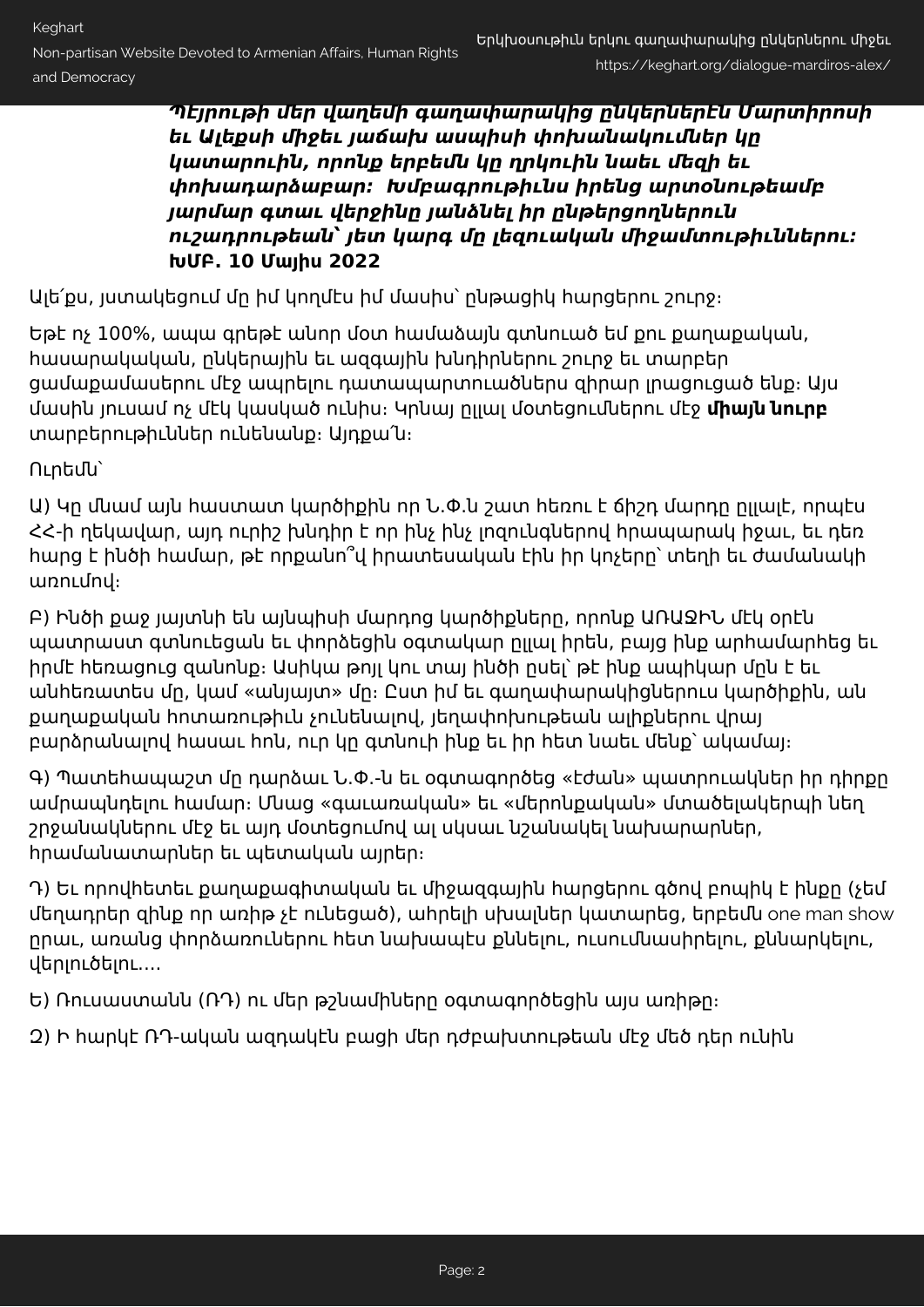Non-partisan Website Devoted to Armenian Affairs, Human Rights

and Democracy

կռփողական դրամատէրերը – օլիգարխները -, որոնց համար ազգ-մազգ եւ բարոյական սկզբունքներ գրոշի արժէք չունին։ Ասոնք սունկի պէս աճեցան Ա. նախագահի

անպատրաստ եւ խիստ զբաղած ըլլալուն պատճառով, բայց յատկապէս Քոչարեանի եւ իրեն յաջորդած վարչակարգերու տարիներուն։ Այդպէս է որ մեր երկրի հարստութիւնները քամիին տրուեցան։ Ուրեմն մեր պայքարը նաեւ դասակարգային է եւ եթէ առիթ ունենամ, անխնայ կը գտնուիմ այսպիսիներու հանդէպ։

Է) Ինչպէս գիտես ԱՄՆ-ը եւ իր լծակները, Արեւմուտքը իմ աչքիս լոյսը չեն – մենք մեր բերանին համը առած ենք շատոնց – միւս կողմէն ալ ՌԴ-ն բազմամիլիարդատէրերը, մանաւանդ Փութլերի (Փութին) տարիներուն անխնայ կողոպտեցին երկիրը, անոնց հետեւեցան նաեւ միւս հանրապետութիւններու նմանօրինակ արկածախնդիր ու անհայրենիք սակաւապետերը։ ԵՐԲԵՔ Փութլերը լրջօրէն չզբաղեցաւ ՌԴ-ն եւ իր արբանեակ երկիրները դեմոկրատականացնելու հարցով, որովհետեւ կը մտածէր ՍՈՎԵՏԻ ՆԱԽԿԻՆ «չինովնիք*»*ի (պետական քաղքենի պաշտօնեայ) նման, որ շատ տարբեր չէ ցարական «չինովնիք»ներէն։ Է՛հ, այս պայմաններու տակ, ի հարկէ ՆԱԹՕ-ն կ՚օգտագործէ առիթը եւ կը փորձէ ՆԵՐՍԷՆ պայթեցնել։ Արդէն կը յաջողի կարծես։ Ի հարկէ կռուող կողմերն են ՌԴ-ն եւ ՆԱԹՕ-ն՝ *a la* ամերիկեան երաժշտութեան ու խմբավարութեան տակ։ Կը ցաւիմ որ ՌԴ-ն շատ պիտի կորսնցնէ. մեղք են ռուս ժողովուրդն ալ ուկրաինացիներն ալ։

Ը) Իմ կարծիքով ԱՄՆ-ը կարեւորութիւն սկսած է տալ ՀՀ-ին, հակառակ որ պետականօրէն մենք ընդհանրապէս հեռու կեցանք երկարած ձեռքէն՝ վախնալով որ «քէօթակ» (ծեծ) մըն ալ ուտելէ Կրեմլինէն` Ատրպէյճանի գաւազանով։ Եւ այսպէս ետ կը մնանք ու մնացինք զարգացումներէն։ Ատրպէյճանը արդէն սկսած է խլրտումներու նշաններ ցոյց տալ եւ շատ կարեւորութիւն չտալ Կրեմլինին՝ վերջինիս զբաղուածութեան պատճառով։ Իսկ մենք՝ կ՚ուշանանք, ալ չեմ խօսիր այն մասին որ Կրեմլինի հայ սմսեղուկները կ՚ուզեն ճողոպրիլ, փրկել ինքզինքնին՝ իշխանութիւնը զաւթելու գնով։

Թ) Զիս զայրացնողը մեր ազգի (սփիւռք եւ ՀՀ) անասնական անտարբերութիւնն ու «հոգս չէ»ականութիւնն է։

====================

Mardiros jan,

I am so glad for the clarity; you have summarized in points form.

In English there is a good expression. "You are preaching the converted." I share all what you say. I don't know why you are under the impression that I think otherwise.

Sometimes I question myself why every time we talk about these subjects it appears we are on different platforms. Yet we are not.

In such situations I think of Mao and his facinating analysis of strategy and tactics. Strategy is the overall general goal. I think we have no disagreement at all in that sphere. Probably the problem lies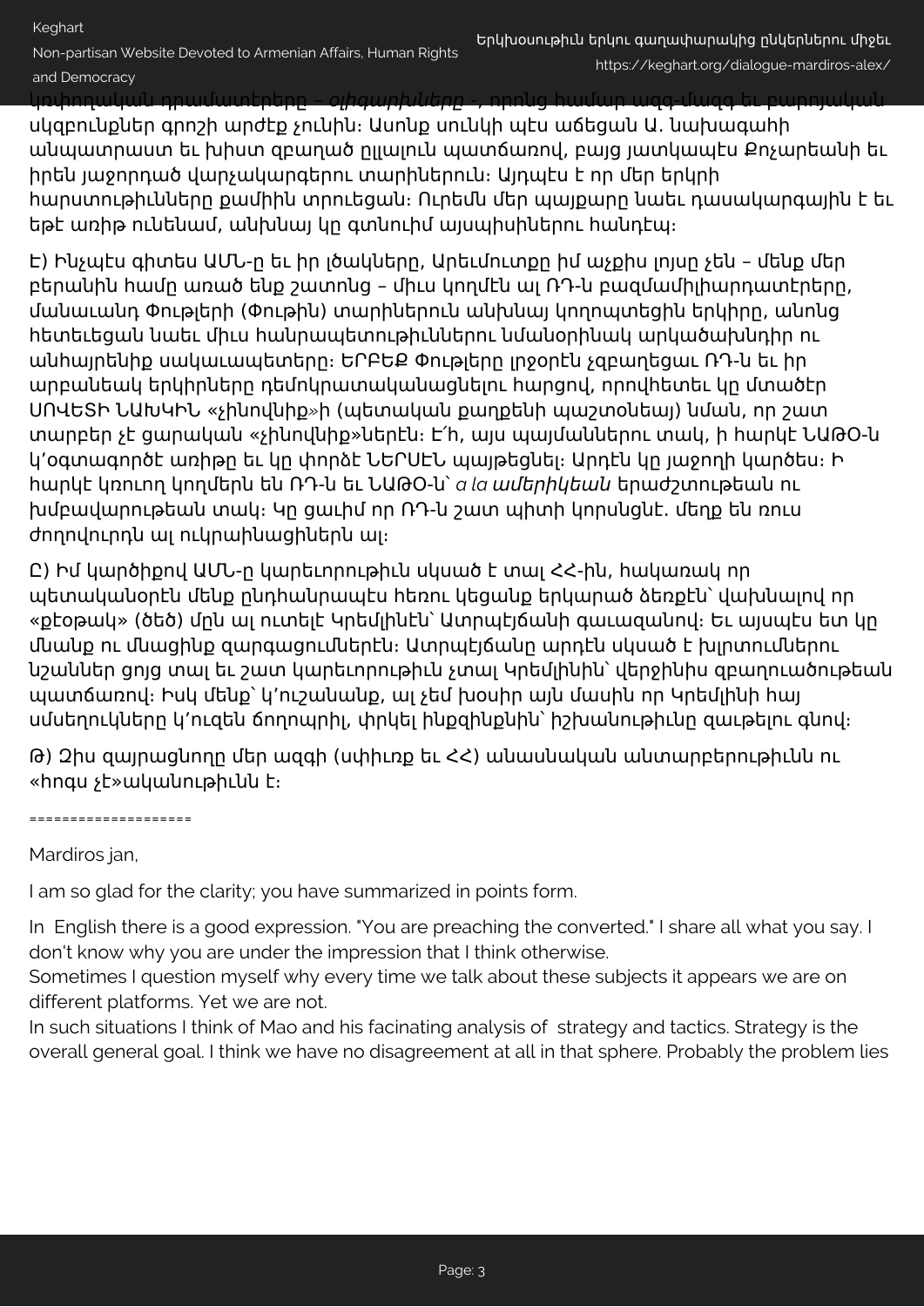"Pever" constitutes the third force in the country. It is still weak in popular support. It is fair game to point out all the negative aspects of the regime, raise peoples' awareness and get organized. They are calling for toppling down the present regime. Guess what. Right now if that happens, who do you think will come on top? Kocharian-Sargsyan-ARF alliance have the tools both inside the bureaucracy and outside and KGB + financial resources to manipulate people. Their combined resources far outweigh what "Pever" and their friends possess. Thus, right now calling for regime change is abetting the representatives of the old regime. They are the ones who will benefit, specially with their alliance with Putin

Every now and then I talk about institutional approach. What I mean is to make people aware of what goes on, enlarge the field of influence, build support within the bureaucratic apparatus and outside, inspire confidence internationally and then attack. In such an approach the rhetoric too should be in line.

Unfortunately, what I observe, I may be wrong, "Pever" has put the cart halfway ahead of the horse. A lot depends on the outcome of the war in Ukraine. It appears the balance of power is changing in favour of NATO. The US administration is going full speed ahead and is heavily involved in this war except by name. It is taking full advantage of Putin's missteps and probaly he misread the west's resolve. The intent is obvious: weaken and bleed Russia as far as it can.

Under such conditions, as you have pointed out, Turkey and Azerbaijan will attempt to impose their will in the Caucasus which means subject RoA to their will.

Thus, in these circumstances we have to be extremely cautious how we conduct ourselves and ask: is, at this right moment, call for regime change the right tactic when people are not ready and some don't care at all what happens?